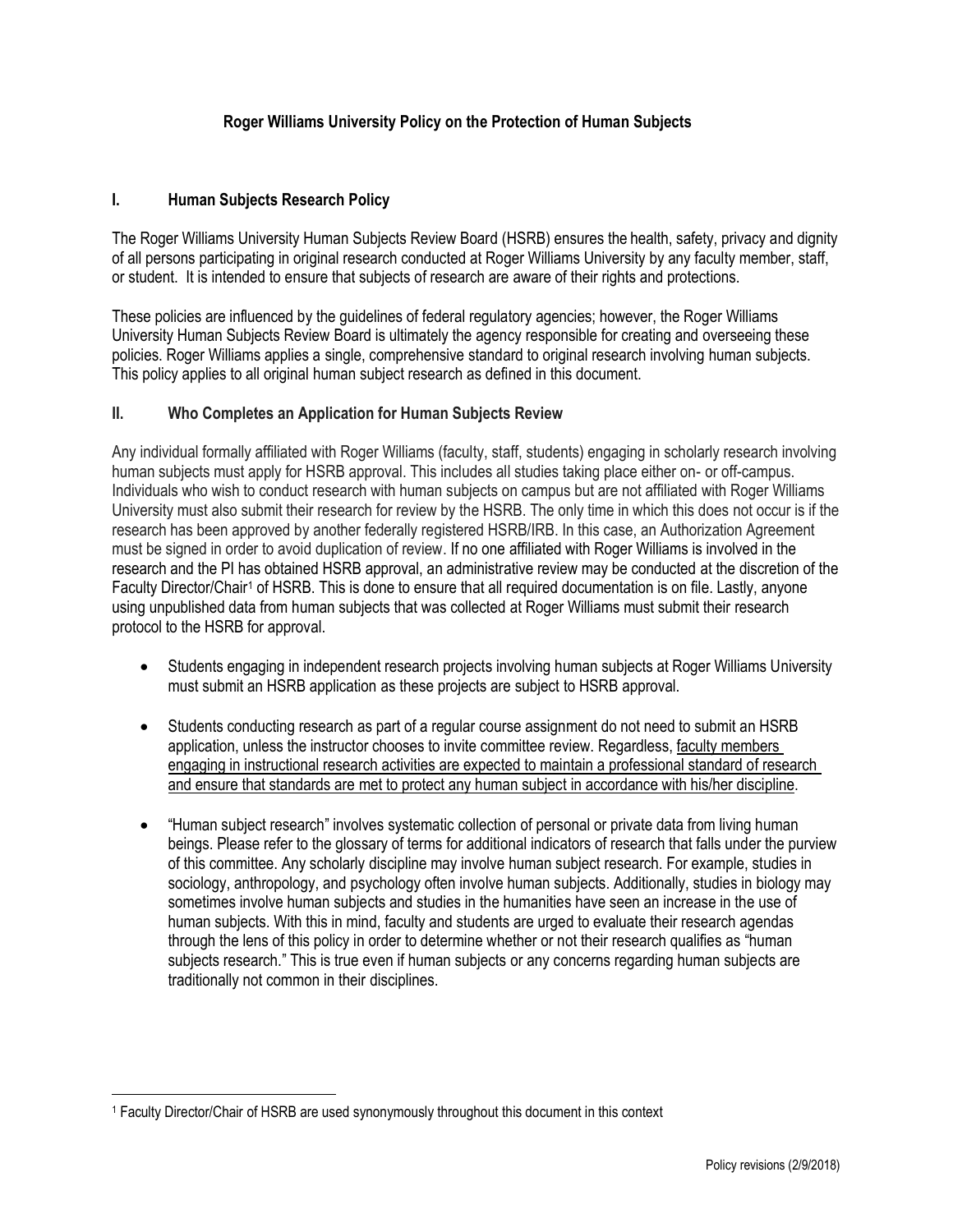### **III. Terms**

*anonymous data:* data that by virtue of the method of collection can never reasonably be connected with the person providing them. Anonymous data can be obtained by using questionnaires that are returned by mail (in envelopes with no return address or other identifying markers), questionnaires that are collected by one of a group of subjects and returned to the researcher, or internet surveys (with software that renders it virtually impossible to connect answers with respondents). Questionnaires that collect data anonymously do not require separate written consent; consent to use the data is implied when the respondent completes the questionnaire (a statement that explains this principle should be printed at the beginning of any such survey).

*class projects:* student project/presentation conducted solely in fulfillment of educational requirement for a specific class. There is no dissemination beyond the class. In this instance, class projects are not 'generalizable' – HSRB review is not required.

*confidential data:* non-anonymous data that a human subject gives an investigator with the understanding or assumption that the human subject's privacy will be honored. Divulging the source of non-anonymous data to an outside party, or failing to ensure that no outside parties will be able to connect data with their source, normally constitutes a violation of confidentiality. The HSRB presumes that all data collected from human subjects are properly considered confidential, unless subjects have explicitly waived their presumption of confidentiality in writing. Projects can collect data in a confidential manner but analyze on an anonymous basis. The consent information provided to participants should make these procedures clearly understood.

*deception:* intentionally misleading or providing untruthful information; concealing or withholding of information from a participant.

*generalizable:* designed to draw conclusions from the data; results are analyzed for predictive value; results can be applied to a larger population (i.e., applicability is not limited to the participants) or inform policy.

HSRB: the Human Subjects Review Board at Roger Williams is responsible for the ethical oversight of all research involving human subjects conducted by Roger Williams faculty, students, or staff, as well as such research conducted on the Roger Williams University campuses (Bristol and Providence) by outside investigators.

*human subject*: a living individual about whom an investigator (whether professional or student) conducting research: 1) obtains information through intervention or interaction with the individual, and uses, studies, or analyzes the information; or (2) obtains, uses, studies, analyzes, or generates identifiable private information or identifiable biospecimens. Intervention includes both physical procedures by which information is gathered and manipulations of the subject or the subject's environment that are performed for research purposes. Interaction includes communication or interpersonal contact between investigator and subject. Private information includes information about behavior that occurs in a context in which an individual can reasonably expect that no observation or recording is taking place, and information that has been provided for specific purposes by an individual and that the individual can reasonably expect will not be made public (e.g. medical record). Identifiable private information is private information for which the identity of the subject is or may readily be ascertained by the investigator or associated with the information.

*non-anonymous data:* data that, by virtue of how it is collected or the nature of the information, can be connected at some point, no matter how brief, to the person providing them. This category includes questionnaires that the researcher collects personally from a group of subjects (unless a ballot box or envelopes are used). It also may include cases in which the researcher can recognize the handwriting of one or more of his or her subjects and could therefore potentially match the data with a specific respondent.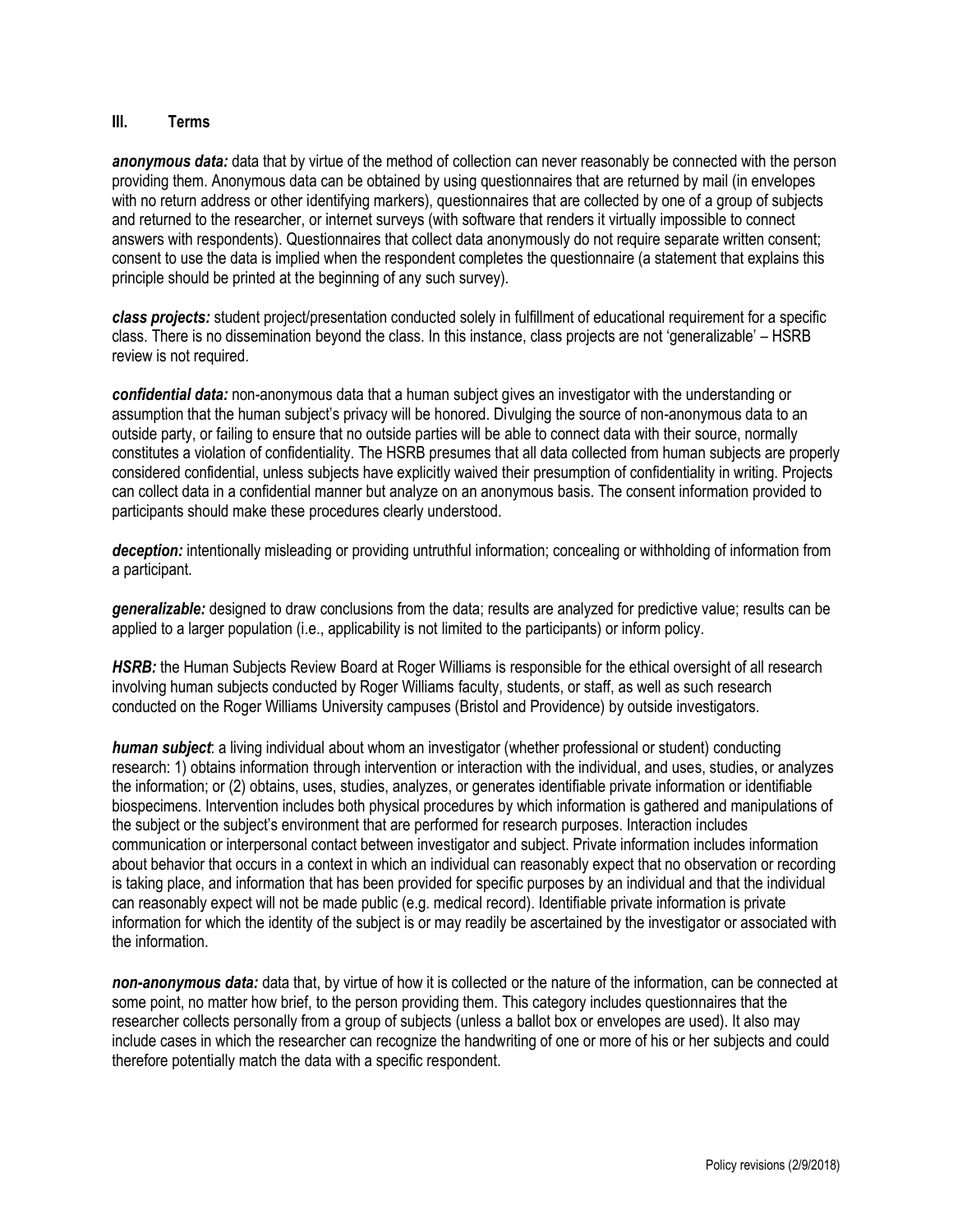*oral history:* a method of gathering and preserving historical information through interviews with participants about past events and ways of life. Oral history is not subject to HSRB review if the researcher does not seek to generalize to a larger population beyond the oral history case study. Researchers using oral history methods should follow the ethical guidelines of the Oral History Association, available at [http://www.oralhistory.org/do-oral-history/principles](http://www.oralhistory.org/do-oral-history/principles-and-practices/)[and-practices/](http://www.oralhistory.org/do-oral-history/principles-and-practices/)

*principal investigator (PI):* the primary person conducting the research. The principal investigator is the faculty advisor, professor, mentor or chair (in case of thesis project) in all research projects involving student investigators.

*program evaluation:* program evaluation activities are those for which the primary purpose of the evaluation is to assess the program not to develop or contribute to generalizable knowledge. The evaluation is a management tool for monitoring and/or improving the program. In this instance, program evaluation projects are not 'generalizable – HSRB review would typically not be required.

*research:* a systematic investigation, including research development, testing, and evaluation, designed to develop or contribute to generalizable knowledge (i.e. designed to draw general conclusions, inform policy, or generalizable findings beyond the people, programs, or organizations being studied). Research using human subjects, even if it is conducted simply to verify existing hypotheses, theses, theories, or ideas, is considered original research.

For the purposes of this policy, the following are not considered "research" and thus do not fall under the purview of the HSRB:

- Scholarly and journalistic activities (e.g. oral history, journalism, biography, literary criticism, legal research, and historical scholarship), including the collection and use of information, that focus only on the specific individuals about whom the information is collected;
- works that deal entirely with secondary sources (public data sets are considered such secondary sources);
- activities in which human subjects perform exclusively for instructional purposes (though the intent or effort to publish data from such activities—at any time—converts these activities to original research involving human subjects);
- data gathering for the purposes of fundraising by office of advancement studies; market research for the purposes of admissions recruiting; recruiting efforts for faculty or staff; and statistical data collected for the management of institutional affairs.

*risk:* potential for physical, psychological, social, or financial harm. Anonymous surveys often constitute no-risk research. By contrast, minimal risk means that some potential for harm exists, but that the probability and magnitude of harm are not greater in and of themselves than those ordinarily encountered in daily life or during the performance of routine physical or psychological examinations or tests.

*unreasonable harm:* any physical, psychological, social, or financial damage or injury that can be avoided without sacrificing the goals of the research. Unreasonable harm also includes any damage or injury so extensive that it cannot be justified by any contribution the research might make to human understanding.

*vulnerable:* "individuals with impaired decision-making ability" replaces the term "mentally disabled persons." The definition of "vulnerable" has been updated to no longer include pregnant women, handicapped, or physically disabled individuals as examples of populations that are potentially vulnerable to coercion or undue influence.

# **IV. Guidelines for Research**

All individuals conducting original research are responsible for protecting their subjects from the risk of unreasonable harm. The principal investigator has initial responsibility for determining whether such a risk exists. A faculty member is responsible for supervising research undertaken by students in the context of his/her courses or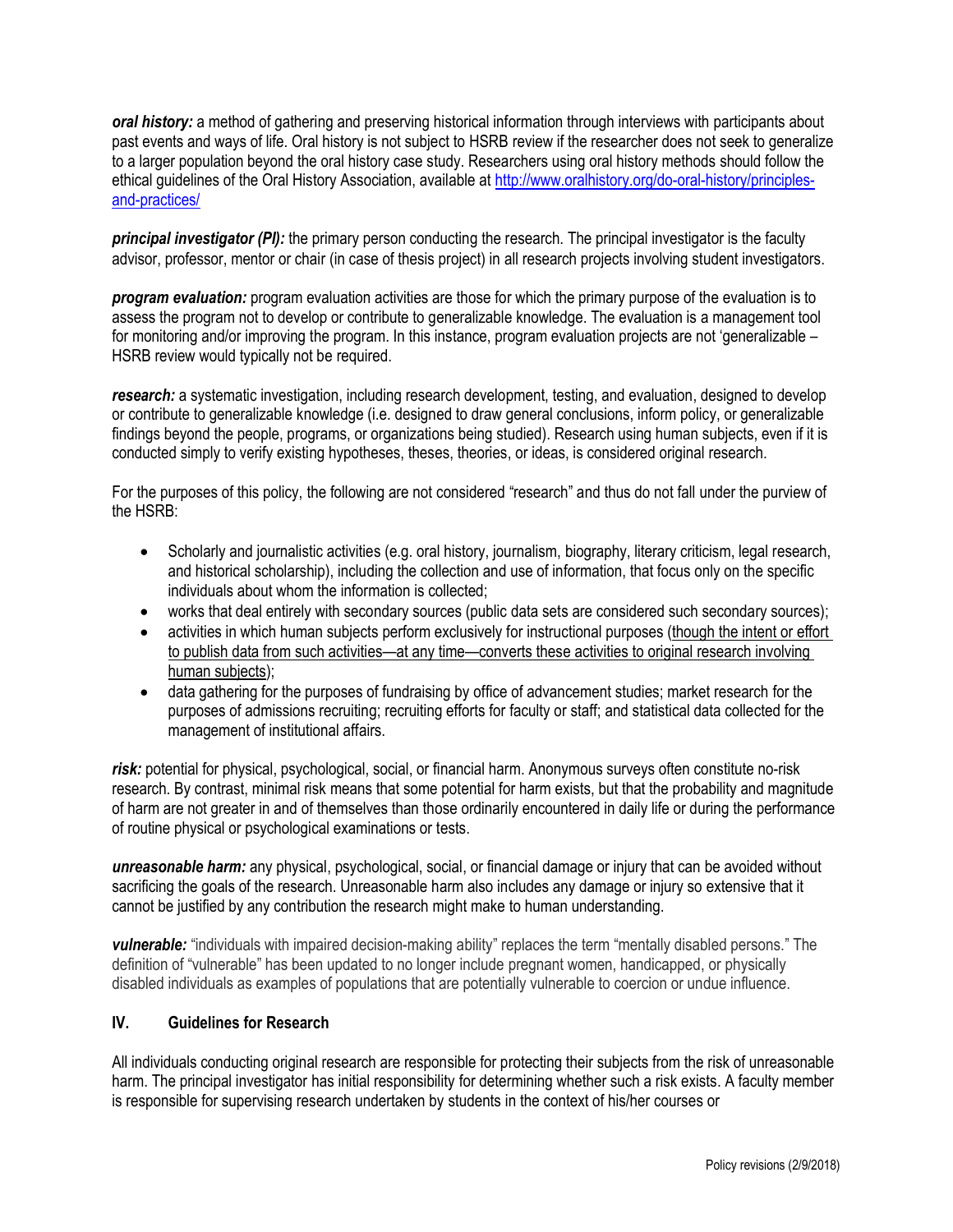departmental/program curriculum. If there is any doubt about risks, the principal investigator should contact the HSRB Faculty Director or a member of the HSRB.

All faculty, staff and students preparing to submit a protocol to the HSRB must first complete the online training course a[t www.citiprogram.org](http://www.citiprogram.org/) .The Collaborative Institutional Training Initiative (CITI) is the main ethical research certification program in the US. RWU subscribes to the service. CITI's courses are designed to teach, test, and certify persons conducting research on human and animal subjects. The online program is also a good complement to teaching ethics to students. Directions for completing the Training are on the University's HSRB website: <https://www.rwu.edu/who-we-are/administration-and-governance/committees-governance/hsrb/required-training-citi>.

The HSRB recognizes that training requirements vary by research. With that said, the CITI online training contains Responsible Conduct of Research courses that are customized to various disciplines. Faculty investigators and advisors are responsible for advising students of the training requirement associated with a particular area of expertise. If you are unclear as to the type of course requirement for your discipline, please contact the HSRB Chair. Investigators facing deadlines are reminded to complete or renew the required trainings before submitting an HSRB application. No research project regardless of discipline will take place without first completing the appropriate ethical training modules. Please refer to section addressing Non-Compliance for description of penalty associated with a finding of non-compliance.

At a minimum, research activities at Roger Williams should conform to the following standards:

1. Informed consent: The principal investigator must explain to subjects, before they participate, the objectives of the research, the procedures to be followed, the associated risks, and the potential benefits. Investigators must not use individuals as subjects unless they are satisfied that the subjects, or others legally responsible for the subjects' wellbeing, freely consent to participating and fully understand the consequences. In general, subjects should signal their agreement to participate by signing a written consent form, though a researcher may make the case for using oral consent instead. The requirement for written consent may be waived under one of the following conditions:

- the research involves no or only minimal risk
- the consent form will be the only evidence linking the subject and the research, and the primary risk of harm is to the subject's privacy

Broad consent may be obtained in lieu of informed consent for the storage, maintenance, and secondary research uses of identifiable private information. Research involving deception compromises a subject's ability to give truly informed consent. The Human Subjects Review Board will consider requests to waive some of the requirements for informed consent for research that intentionally involves deception, but only if all of the following criteria are met:

- the research cannot be conducted without the deception;
- the potential value of the research outweighs any potential risks to the subject;
- the subjects are informed of the true nature of the research as soon as possible;
- the research involves no more than minimal risk (federal requirement).

2. Confidentiality: Investigators must respect the privacy of their subjects. Investigators must protect confidential information given to them and must advise subjects in advance of any limits on their ability to ensure that the information will remain confidential.

3. Coercion: Subjects, including students who are participating in classroom experiments or faculty scholarship, must not be induced to participate by means or in circumstances that might affect their ability to decide freely. When course credit is offered for participating in research, some other mechanism to earn that credit must also be made available to those students who choose not to participate as human subjects. Rewards for participating should be in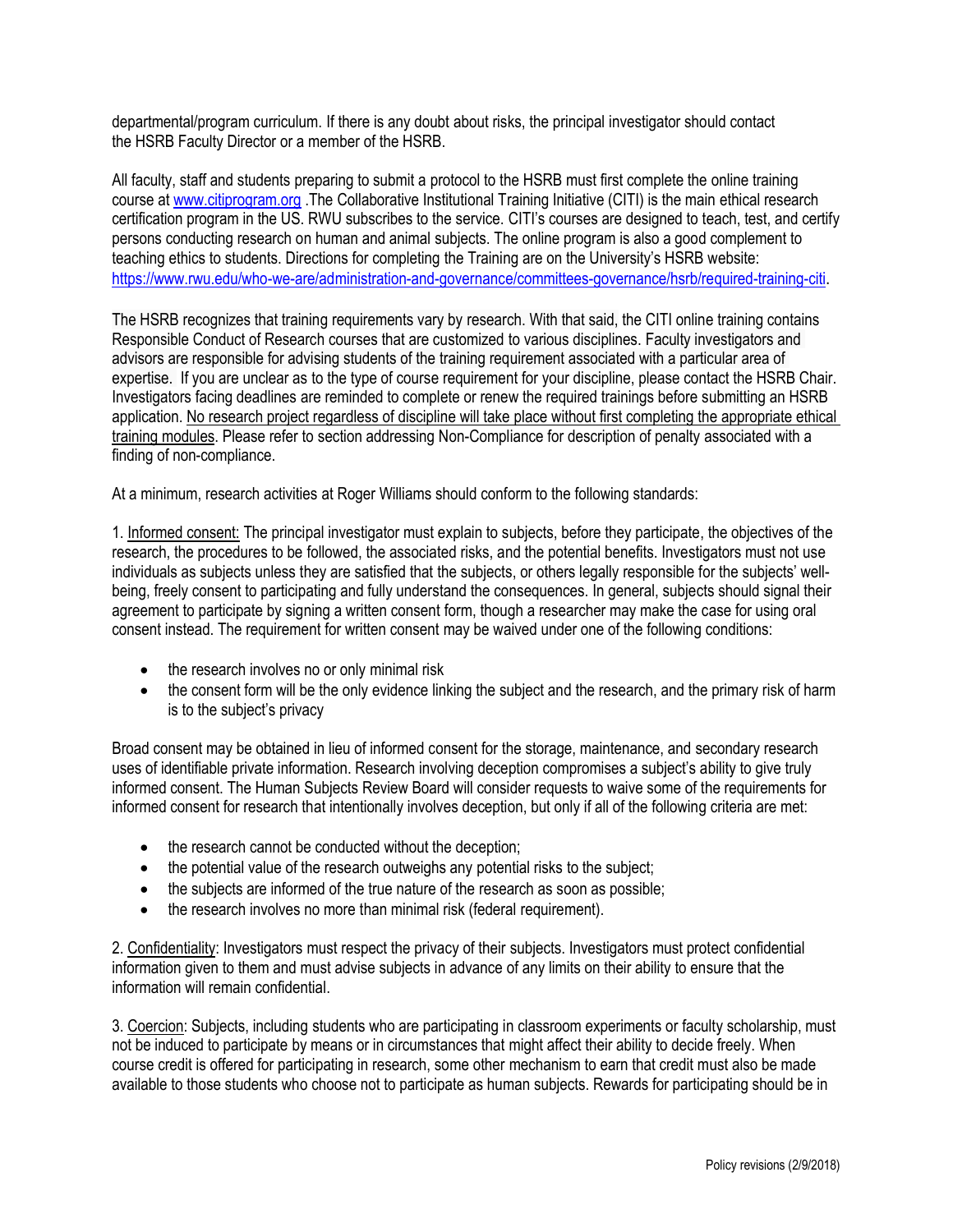line with the burden imposed by participating, to avoid presenting an undue influence on a person's ability to freely choose to participate (or not).

Researchers must inform subjects that they are free to withdraw from active participation in the research at any time. Subjects who indicate a desire to withdraw will be allowed to do so promptly and without penalty or loss of benefits to which any subject is otherwise entitled. At the minimum, this condition must be clearly stated as part of the informed consent statement.

4. Disclosure: An investigator must disclose to a subject, upon request, the source of support for the research.

# **V. The Human Subjects Review Board**

According to federal guidelines (45 CFR, part 46), HSRB membership must include at least five members with various backgrounds to promote complete and adequate review of research. At a minimum, one member must be an individual whose primary research is scientific, one member must be an individual whose research is non-scientific, and at least one member must have no affiliation with Roger Williams. Additional members should represent more than a single area or profession. As such, the Roger Williams University Human Subjects Review Board (HSRB) is currently composed of nine individuals (including Faculty Director) from the RWU faculty and one member from outside of the University. Membership beyond the minimum requirement at RWU is a function of our diverse research community and is necessary to accommodate the amount of work associated with reviewing a considerable number of applications. The Faculty Director is appointed by the Provost. Records of the committee are stored electronically.

Institutional members of the Review Board are appointed by the Faculty Director and serve three-year terms from July 1 through June 30 with the understanding that, although the committee does not typically meet during June, July, and August, members may be contacted during the summer months if the need arises. The community member representative of the HSRB is invited by the Faculty Director after consultation with Board members, to serve on a yearly basis. The community member may serve as many consecutive terms as he or she is invited and willing. All members of the committee must have certification of training regarding research with human participants within the past three years from the start of their term with the board and must have passed the HSRB Member Course. Each committee member shall serve a three-year term, which is renewable commencing and ending on June 30 of each year. Committee member appointments are staggered so that only two new members will join the board at any given time.

### **VI. Procedures for Review: Exempt, Expedited, and Full Board Review**

All research activities must be reviewed by the Human Subjects Review Board even when categorized as "exempt" status. In addition, please note that "expedited" does not mean "faster" review. It only refers to the federal categories of research that do not require full board review.

**Final determination of exempt, expedited and full board review status is made by the Human Subjects Review Board**. **This means that all research proposals involving human subjects must be submitted for HSRB review and approval.** 

**Effective September 1, 2018, the HSRB at Roger Williams University no longer acknowledges any studies previously deemed 'exempt from further review'. If you have any questions as to whether your study meets the above criteria or was formerly categorized as 'exempt from further review', please contact the HSRB Chair.**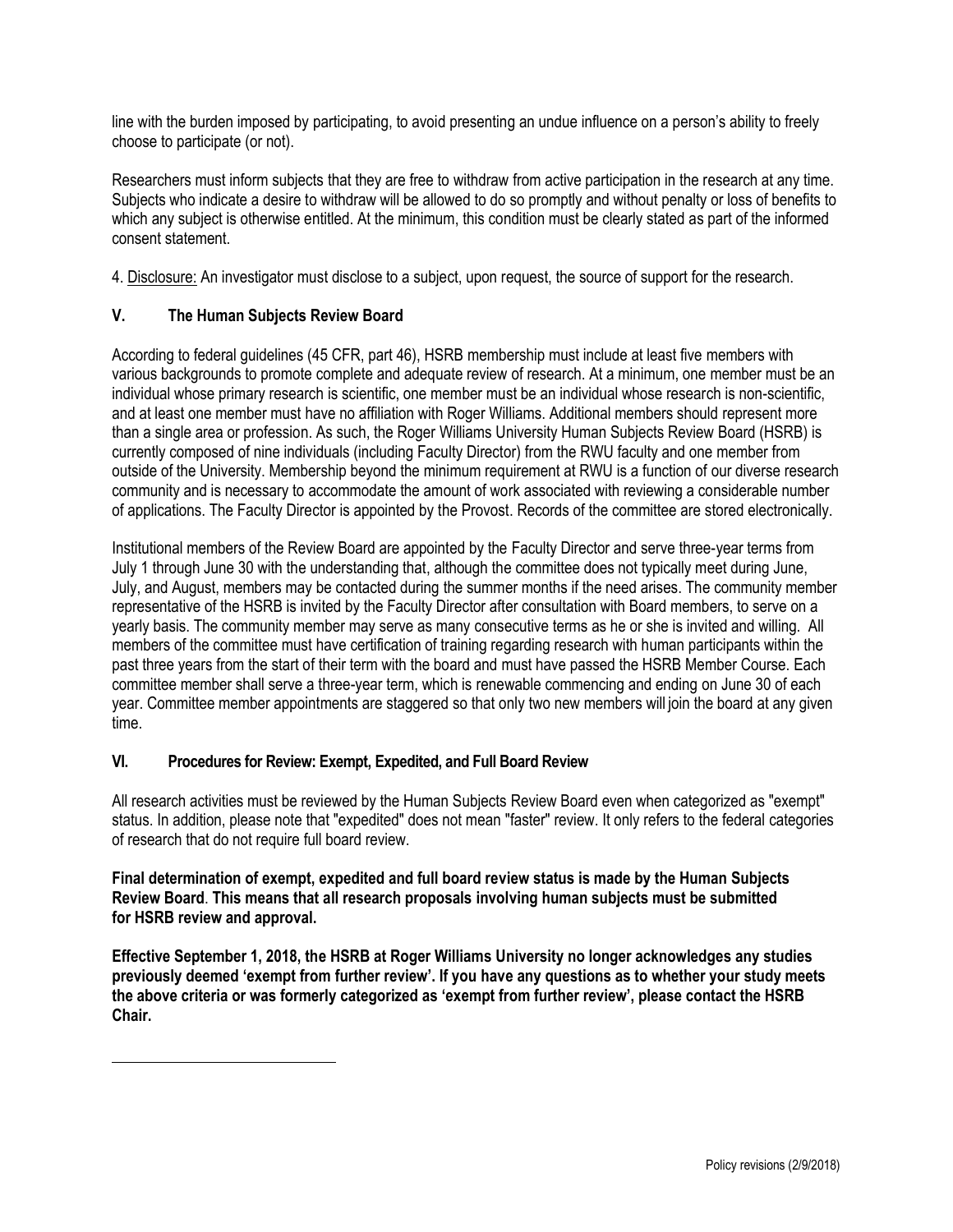## Exempt Category of Review

Review process to determine if the research protocol qualifies for exemption from further institutional review by meeting one or more of the following exempt categories:

- 1. Research, conducted in established or commonly accepted educational settings, that specifically involves normal educational practices that are not likely to adversely impact students' opportunity to learn required educational content or the assessment of educators who provide instruction. This includes most research on regular and special education instructional strategies, and research on the effectiveness of or the comparison among instructional techniques, curricula, or classroom management methods.
- 2. Research involving the use of educational tests (cognitive, diagnostic, aptitude, achievement), survey procedures, interview procedures or observation of public behavior, unless the information obtained is recorded in such a manner that human subjects can be identified, directly or through identifiers linked to the subjects; and any disclosure of the human subjects' responses outside the research could reasonably place the subjects at risk of criminal or civil liability or be damaging to the subjects' financial standing, employability, or reputation.
- 3. Research involving benign behavioral interventions in conjunction with the collection of information from an adult subject through verbal or written responses (including data entry) or audiovisual recording if the subject prospectively agrees to the intervention and information collection unless the information obtained is recorded in such a manner that human subjects can be identified, directly or through identifiers linked to the subjects; and any disclosure of the human subjects' responses outside the research could reasonably place the subjects at risk of criminal or civil liability or be damaging to the subjects' financial standing, employability, or reputation.
	- a. For the purpose of this provision, benign behavioral interventions are brief in duration, harmless, painless, not physically invasive, not likely to have a significant adverse lasting impact on the subjects, and the investigator has no reason to think the subjects will find the interventions offensive or embarrassing. Provided all such criteria are met, examples of such benign behavioral interventions would include having the subjects play an online game, having them solve puzzles under various noise conditions, or having them decide how to allocate a nominal amount of received cash between themselves and someone else.
	- b. If the research involves deceiving the subjects regarding the nature or purposes of the research, this exemption is not applicable unless the subject authorizes the deception through a prospective agreement to participate in research in circumstances in which the subject is informed that he or she will be unaware of or misled regarding the nature or purposes of the research.
- 4. Research involving the collection or study of existing data, documents, or records if these sources are publicly available or if the information is recorded by the investigator in such a manner that subjects cannot be identified, directly or through identifiers linked to the subjects.
- 5. Research and demonstration projects which are conducted by or subject to the approval of a Federal department or agency heads, and which are designed to study, evaluate, or otherwise examine public benefit or service programs; procedures for obtaining benefits or services under those programs; possible changes in or alternatives to those programs or procedures; or possible changes in methods or levels of payment for benefits or services under those programs.
- 6. Taste and food quality evaluation and consumer acceptance studies (with specific criteria found in guideline)s.

### Expedited Category of Review

To be eligible for expedited review research must meet two criteria:

1. Pose no more than minimal risk to subjects. No more than minimal risk means that "the probability and magnitude of harm or discomfort anticipated in the research are not greater in and of themselves than those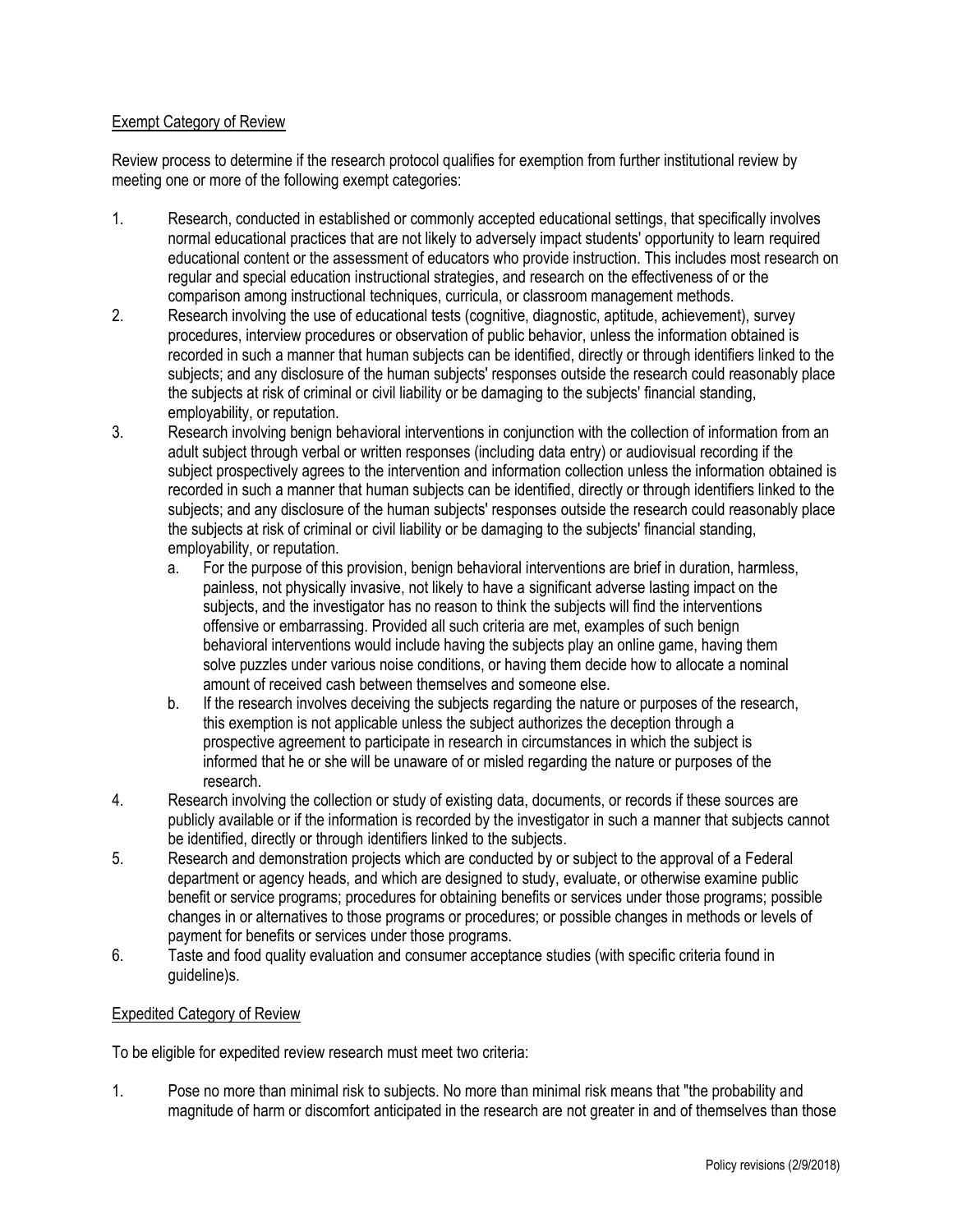ordinarily encountered in daily life or during the performance of routine physical or psychological examinations or tests."

2. Consist of one or more research activities specified in the regulations [2017FederalPolicyHumanSubjects](https://www.federalregister.gov/documents/2017/01/19/2017-01058/federal-policy-for-the-protection-of-human-subjects) Eligible activities are similar to those for exempt research (some surveys, interviews, and data analysis) with the addition of some minor and non-invasive medical procedures, such as blood pressure readings, occasionally used by social and behavioral sciences. If the primary risk to subjects is a breach of confidentiality and that risk can be managed to no more than minimal, the research may be reviewed with through expedited process. Subject population and institutional policy may require review by the full Board even for a study with no more than minimal risk, such as a study of cognitively-impaired individuals. If research involves more than minimal risk and/or does not fall into one of the categories of activity eligible for expedited review, it must be reviewed by the full HSRB. This review involves consideration by a larger, more diverse group, thus bringing more perspectives and more experience to the review.

## Full Board Review

Review process for research protocols that do not fall under the "exempt" or "expedited" categories, include vulnerable populations, and/or are determined by the Roger Williams University HSRB to involve greater than minimal risk to subjects [\(45 CFR 46 111\)](http://www.hhs.gov/ohrp/humansubjects/guidance/45cfr46.html#46.111). For those protocols that are reviewed by the full Human Subjects Review Board, it may be necessary to require the Principal Investigator and/or co-Investigator to be present at the meeting to discuss their protocol and answer questions posed by the Board. *Refer to the website for Full Board meeting schedule for the academic year.*

#### [Continuing](http://www.northeastern.edu/research/hsrp/irb/categories-of-review/) Review

The Human Subjects Review Board assigns the approval period at intervals appropriate to the degree of risk. In most cases, minimal risk research will not be subject to annual review by the HSRB, this is consistent with revisions to the Common Rule. However, at its discretion, the HSRB may require continuing review of studies that meet certain criteria, including, but not limited to the following: inclusion of vulnerable populations, criminal behavior, substance abuse and/or mental health data, involvement of external sites (e.g. secondary schools). The approval period will be indicated in the approval letter. If continuing review is required, the principal investigator must submit, before the date indicated in the approval letter, a status report of the project to date, including:

- the number of participants accrued
- a summary of adverse events and any unanticipated problems involving risks to subjects or others and withdrawal of subjects from the research or complaints about the research since the last review
- a summary of any relevant amendments or modifications to the research since the last review
- any other relevant information, especially information about risks associated with the research
- a copy of the current informed consent document and any newly proposed consent document

### Appeals

If an application is denied because the Human Subjects Review Board determines the risks outweigh the benefits of the research, and the investigator disagrees with the committee's disapproval decision, the PI may appeal the decision by resubmitting the same application form and 1) a letter of appeal presenting the researcher's arguments for approval, 2) any other pertinent information in support of the appeal. The letter should be directed to the HSRB Chair and emailed t[o hsrb@rwu.edu.](mailto:hsrb@rwu.edu) Appeals are considered by the full board at the next scheduled meeting date. The final decision of the HSRB is delivered in writing to the investigator. If the proposal is not approved, the research cannot be conducted.

Investigators have the obligation to keep the HSRB informed of unexpected findings involving risks to subjects and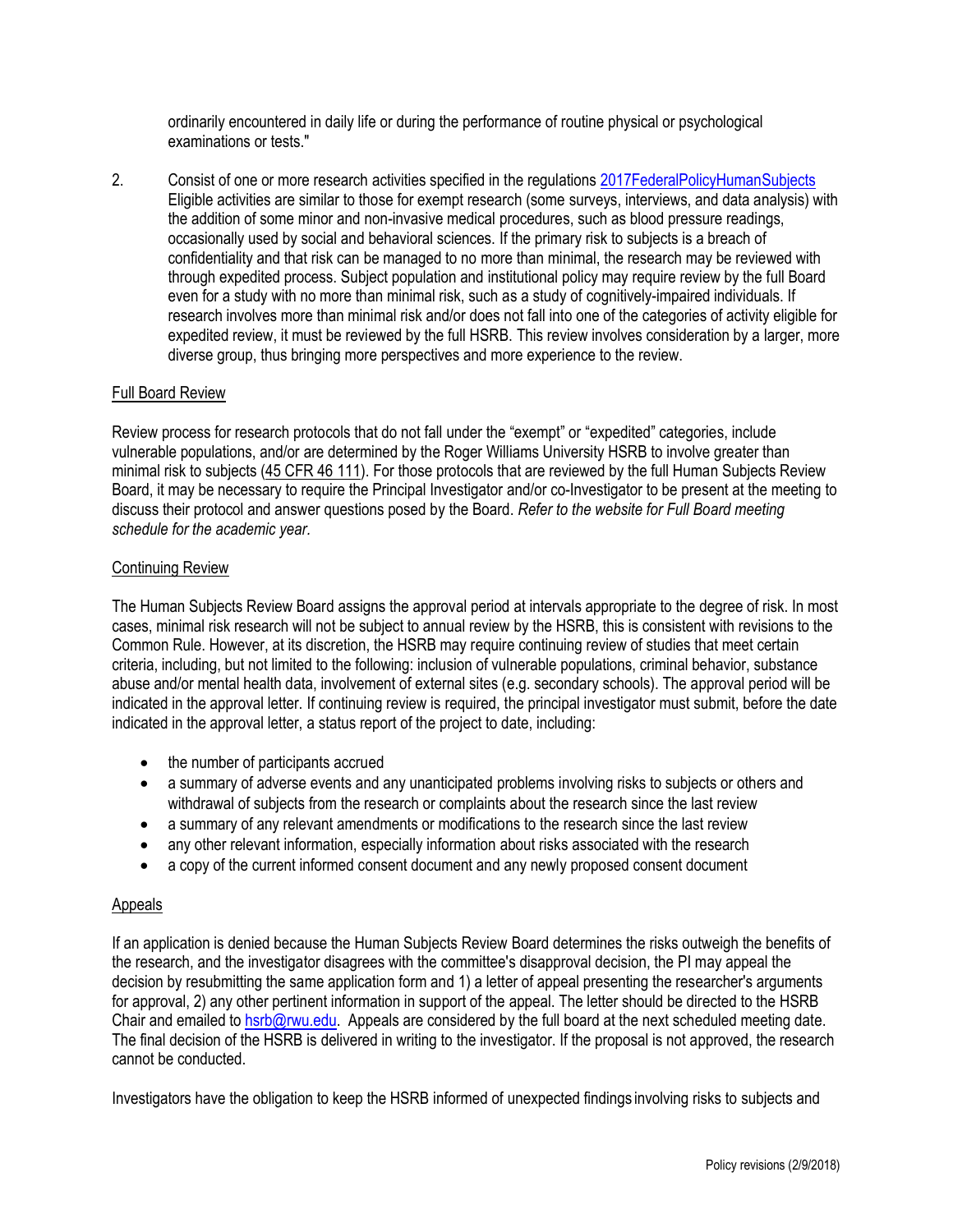to report any occurrence of serious harm to subjects. The HSRB has the authority to suspend or terminate approval of research that is not being conducted in accordance with the HSRB requirements.

To submit an application for review, applicants will access the application through a link in the HSRB website [http://rwu.co1.qualtrics.com/jfe/form/SV\\_1GiQSEUJHhUTQRD.](http://rwu.co1.qualtrics.com/jfe/form/SV_1GiQSEUJHhUTQRD)

No application can be submitted without the following attachments:

- a research protocol
- a CITI training certificate or certificates that is no greater than 3 years old for faculty/staff/students at the time of the submission to show that all researchers on the project have completed the online Collaborative Institutional Training Initiative (CITI) Social/Behavioral Researchers module.
- copies of all stimulus materials and instruments (e.g., questionnaires, interview scripts, manipulation protocols, debriefing forms, etc.), translated if these items are not in English
- a completed consent form or script for verbal assent
- for students, an email from the researcher's faculty advisor certifying that the advisor has read and approved the research protocol

An application may also include these attachments as appropriate:

- evidence of permission from cooperating institutions (if any)
- any relevant grant application(s)
- non-disclosure or other agreements with owners of restricted data sets
- for renewals and extensions, a status report

#### **Hard copy applications are not accepted.**

Applications are acknowledged by email to the PI within twenty-four hours of submission. Review for proposals considered minimal or no risk (Expedited and Exempt) will be completed within ten working days. Applications that require full-board review will be reviewed at the scheduled semester full Board meeting. A majority of the committee members must be present to constitute a quorum. They may act in the case of a full board review only on applications submitted at least one week before the scheduled meeting or by the unanimous consent of the entire committee. The committee generally acts by consensus; if consensus cannot be reached, the committee decides in favor of the major opinion. Researchers whose applications are not approved by the HSRB will be provided a list of the concerns cited by the committee. Normally such researchers will be invited to respond, revise, and resubmit their application for a new review.

The researcher is responsible for keeping all data and documentation gathered during the research, including all signed informed consent forms and any publications resulting from the research. In the case of student research, the student's advisor will arrange for this documentation to be stored. These records are also kept for three years after the conclusion of the research. The HSRB reviews the list of all projects completed at Roger Williams University in mid-May of each year and provides a summary to the Provost of all reviewed projects for the academic year.

#### **VII. Non-Compliance**

All researchers conducting human subjects research are expected to comply with the provisions of the HSRBapproved study as well as all related federal regulations, RWU policies, and state and local laws. Examples of noncompliance include, but are not limited to:

- Failure to obtain HSRB approval prior to conducting human subjects research
- Continuation of research activities (i.e. enrolling new subjects, collecting data) after a study has expired